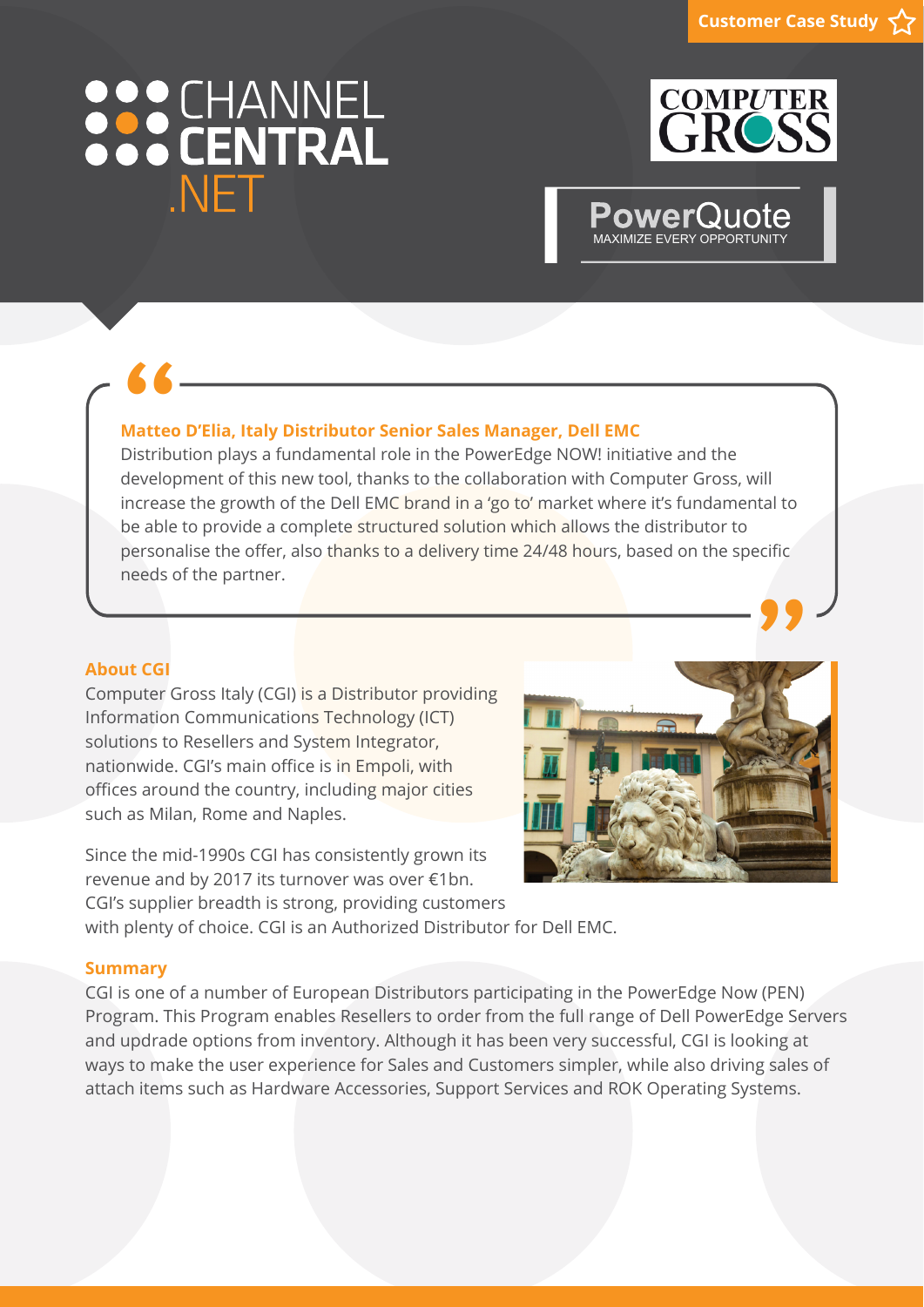#### **Dario Marsilio, Business Unit Manager, Dell EMC Computer**

**66 COME THE POWERFORM COMPUTER THE POWEREDGE NOW! Initiative will certainly have a significant and positive impact on <b>"**<br>The PowerEdge NOW! initiative will certainly have a significant and positive impact on the Server and Storage Run Rate business. Computer Gross' strategic choice to bring value to the Channel and the consolidated partnership with Dell EMC are the main factors which have led it to actively collaborate in the development of an application, which allows us to further accelerate the Business Server and Storage and above all it guarantees Partners to have more innovative and profitable tools, maximising the active proposition in the market. 。<br>99

### **Legacy Challenges**

The PowerEdge Now (PEN) Program had become very successful and as it reached scale this raised a few challenges:

- Unlike Dell EMC's factory supply chain, its stock and sell business for distributors was very dependent on spreadsheets to provide configuration options and advice.
- CGI's eCommerce environment showed System Units and Options but without any validation Resellers were reluctant to self-quote.
- Some of the pricing motions created a requirement to handle Bundles which is a notoriously challenging process in most Distributors.
- Measuring performance was difficult on key metrics such as Pitch Rate (#Options to #System Units).
- Sales specialists were working on relatively small deal size orders.

### **PowerQuote**

CGI selected channelcentral to develop a tool called PowerQuote for Dell EMC Servers. The key features & benefits:

**Power**Quote MAXIMIZE EVERY OPPORTUNITY

- Contains the full PowerEdge Stock portfolio of Servers and an increasing number of Options.
- Includes a powerful configuration engine to ensure compatibility and prevent invalid configurations.
- The user can navigate the tool easily while seeing their Buy Price, Promotions and Inventory in real-time.
- Quotations can be exported or emailed to PDF or Excel OR ordered from CGI directly.
- Complex bundling is also supported making pricing much easier.
- 
- Reporting on utilization and configurations is available from PowerQuote. This includes reporting key metrics such as Pitch Rates on most valuable products. All very important as part of the Return on Investment (ROI) case.